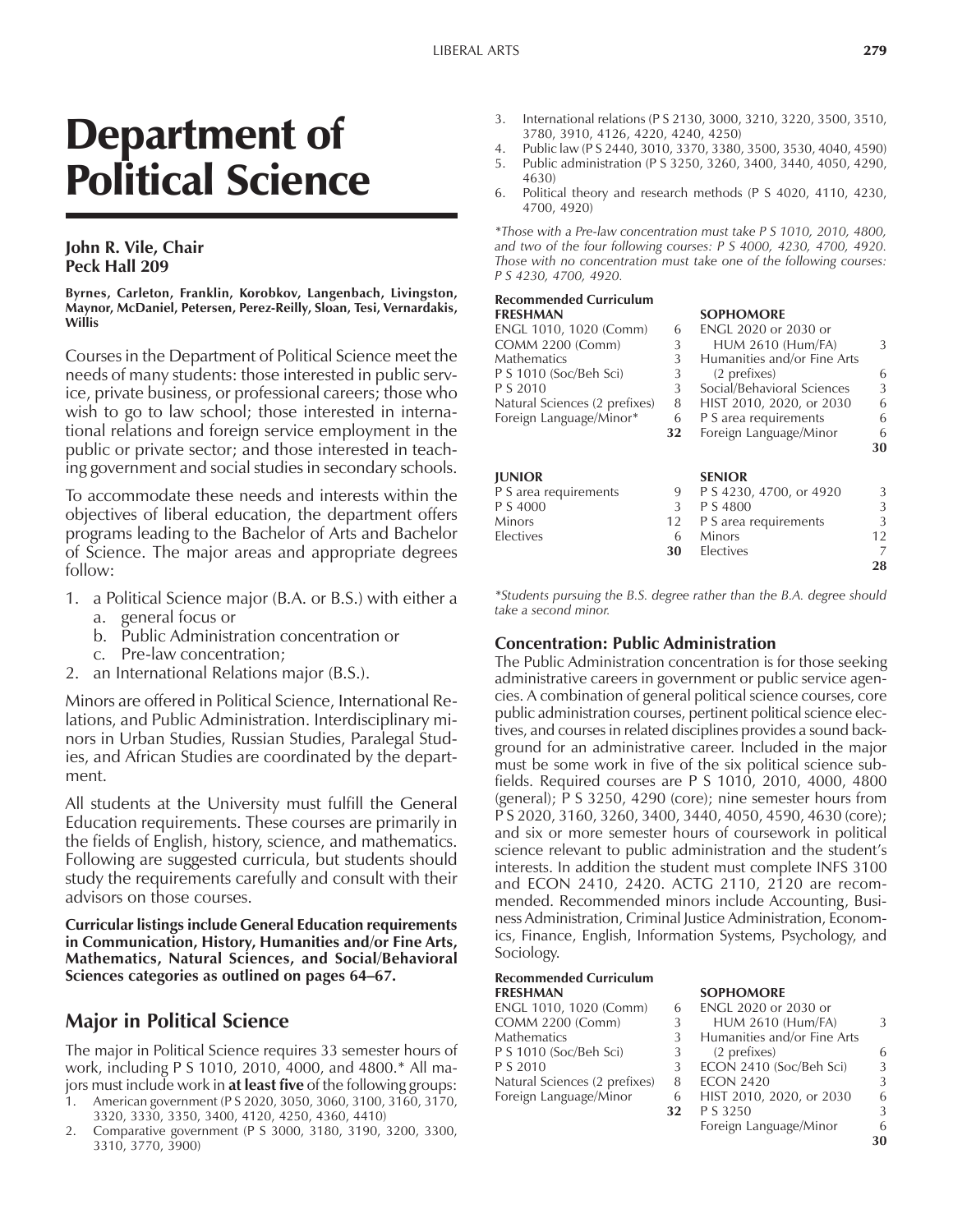| <b>JUNIOR</b>          |    | <b>SENIOR</b> |    |
|------------------------|----|---------------|----|
| <b>INFS 3100</b>       |    | P S 4800      | 3  |
| P S 4000               |    | P S 4290      | 3  |
| P S designated courses |    | P S           | 9  |
| Minors                 | 12 | <b>Minors</b> | 12 |
| ACTG 2110, 2120        |    | Elective      | 1. |
|                        | 30 |               | 28 |

#### **Concentration: Pre-law**

The Pre-law concentration is designed for the student who plans to attend law school. A combination of core political science courses and courses in related disciplines has been found to provide a sound background for law school. Some law schools will not accept any professional or technical courses as part of their minimum requirement. It is essential that the student consult with his or her advisor in instances where such courses will be taken. In addition to meeting the basic requirements for the Political Science major, the Prelaw student must enroll in ECON 2410 (or 2420); PHIL 2110; COMM 3210 (or 2200); and P S 3530 (or ENGL 4005); ACTG 3000 or BLAW 3400; and one upper-division P S law class.

| <b>Recommended Curriculum</b><br><b>FRESHMAN</b> |                  | <b>SOPHOMORE</b>            |                |
|--------------------------------------------------|------------------|-----------------------------|----------------|
| ENGL 1010, 1020 (Comm)                           | 6                | ENGL 2020 or 2030 or        |                |
| <b>COMM 2200 (Comm)</b>                          | 3                | <b>HUM 2610 (Hum/FA)</b>    | 3              |
| <b>Mathematics</b>                               | 3                | Humanities and/or Fine Arts |                |
| P S 1010 (Soc/Beh Sci)                           | 3                | (2 prefixes)                | 6              |
| P S 2010                                         | 3                | ECON 2410 (Soc/Beh Sci) or  |                |
| Natural Sciences (2 prefixes)                    | 8                | <b>ECON 2420</b>            | 3              |
| Foreign Language/Minor                           | 6                | HIST 2010, 2020, or 2030    | 6              |
|                                                  | 32               | P S 2440                    | 3              |
|                                                  |                  | <b>PHIL 2110</b>            | 3              |
|                                                  |                  | Foreign Language/Minor      | 6              |
|                                                  |                  |                             | 30             |
| <b>JUNIOR</b>                                    |                  | <b>SENIOR</b>               |                |
| P S 3370, 3380                                   | 6                | P S Political Theory        | 6              |
| ENGL 4005 or P S 3530                            | 3                | P S cognate course          | 3              |
| ACTG 3000 or BLAW 3400                           | 3                | <b>Minors</b>               | 12             |
| P S 4800                                         | 3                | P S area requirement        | 3              |
| Minors                                           | 12 <sup>12</sup> | Electives                   | $\overline{4}$ |
| P S area requirement                             | 3                |                             | 28             |

#### **Minor in Political Science**

The minor in Political Science requires 18 semester hours of work, including P S 1010 and 2010.

**30**

#### **Minor in Public Administration**

The minor in Public Administration requires 18 semester hours of work: P S 2010, 3250, and 12 semester hours to be selected from P S 2020, 3160, 3260, 3400, 3440, 4050, 4120, 4290 (maximum 3 hours), 4590, 4630.

## **Major in International Relations**

The major in International Relations requires 33 semester hours of work including P S 1010, 2010, 3210, 3220, and 4240. All majors must choose two courses from each of the following subfields:

1. International Relations (P S 3000, 3500, 3510, 3780, 3910, 4126, 4220, and 4250)

- 2. Comparative Government (P S 3180, 3200, 3190, 3300, 3310, 3770, 3780, 3790, and 3900)
- 3. The remaining six hours may be drawn from any of the courses listed above or from P S 4000, 4200, 4230, 4290 (with prior approval) 4800, and 4920.
- Substitutions may be made with the advisor's consent.

It is preferable that minors and electives be in foreign languages, humanities, or social science offerings that significantly contribute to an understanding of economic, geographical, historical, and cultural factors in international relations or in areas that provide students with substantive skills related to a professional environment such as business and computer science. Recommended related courses in social science are ANTH 2010; ECON 2410, 4440, 4470; GEOG 3420, 3430, 3460, 4330, 4500; HIST 3150, 4530, 4330, 4340; SOC 4510, 4520. Interdisciplinary minors with a crosscultural or area studies emphasis are also recommended.

| <b>Recommended Curriculum</b> |    |                             |    |
|-------------------------------|----|-----------------------------|----|
| <b>FRESHMAN</b>               |    | <b>SOPHOMORE</b>            |    |
| ENGL 1010, 1020 (Comm)        | 6  | <b>ENGL 2020 or 2030 or</b> |    |
| <b>COMM 2200 (Comm)</b>       | 3  | <b>HUM 2610 (Hum/FA)</b>    | 3  |
| <b>Mathematics</b>            | 3  | Humanities and/or Fine Arts |    |
| P S 1010 (Soc/Beh Sci)        | 3  | (2 prefixes)                | 6  |
| P S 2010                      | 3  | Social/Behavioral Sciences  | 3  |
| Natural Sciences (2 prefixes) | 8  | HIST 2010, 2020, or 2030    | 6  |
| Minor                         | 6  | P S 3210, 3220              | 6  |
|                               | 32 | Minor                       | 6  |
|                               |    |                             | 30 |
| <b>JUNIOR</b>                 |    | <b>SENIOR</b>               |    |
| P S subfields (IR/Comp)       | 6  | P S 4240                    | 3  |
| P S designated course         | 3  | P S subfields (IR/Comp)     | 6  |
| Minor                         | 12 | Minor                       | 12 |
| <b>Electives</b>              | 9  | P S designated course       | 3  |
|                               | 30 | Electives                   | 4  |
|                               |    |                             | 28 |

#### **Minor in International Relations**

The minor in International Relations requires 18 semester hours from P S 1010, 2010, 3000, 3180, 3190, 3210, 3220, 3300, 3310, 3500, 3510, 3770, 3780, 3790, 3900, 3910, 4126, 4200, 4220, 4240, 4920. P S 1010, 2010, and 3210 are mandatory.

## **Major or Minor in Political Science with Teacher Licensure**

Students who want to teach government in high school should minor in Secondary Education; complete 12 hours of history (may include General Education requirements); minor in History (highly recommended), Economics, or Geography; and take 33 hours in political science. These must include P S 1010, 2010, 4000, 4800; P S 3210 or 4220; P S 4230, 4700, or 4920; and 15 elective hours with at least one course in three of four specified areas—American Government, Public Law, Public Administration, and Comparative Government. Students must also complete additional teacher licensure requirements including COMM 2200 and either HIST 1010, 1020, 1110, or 1120.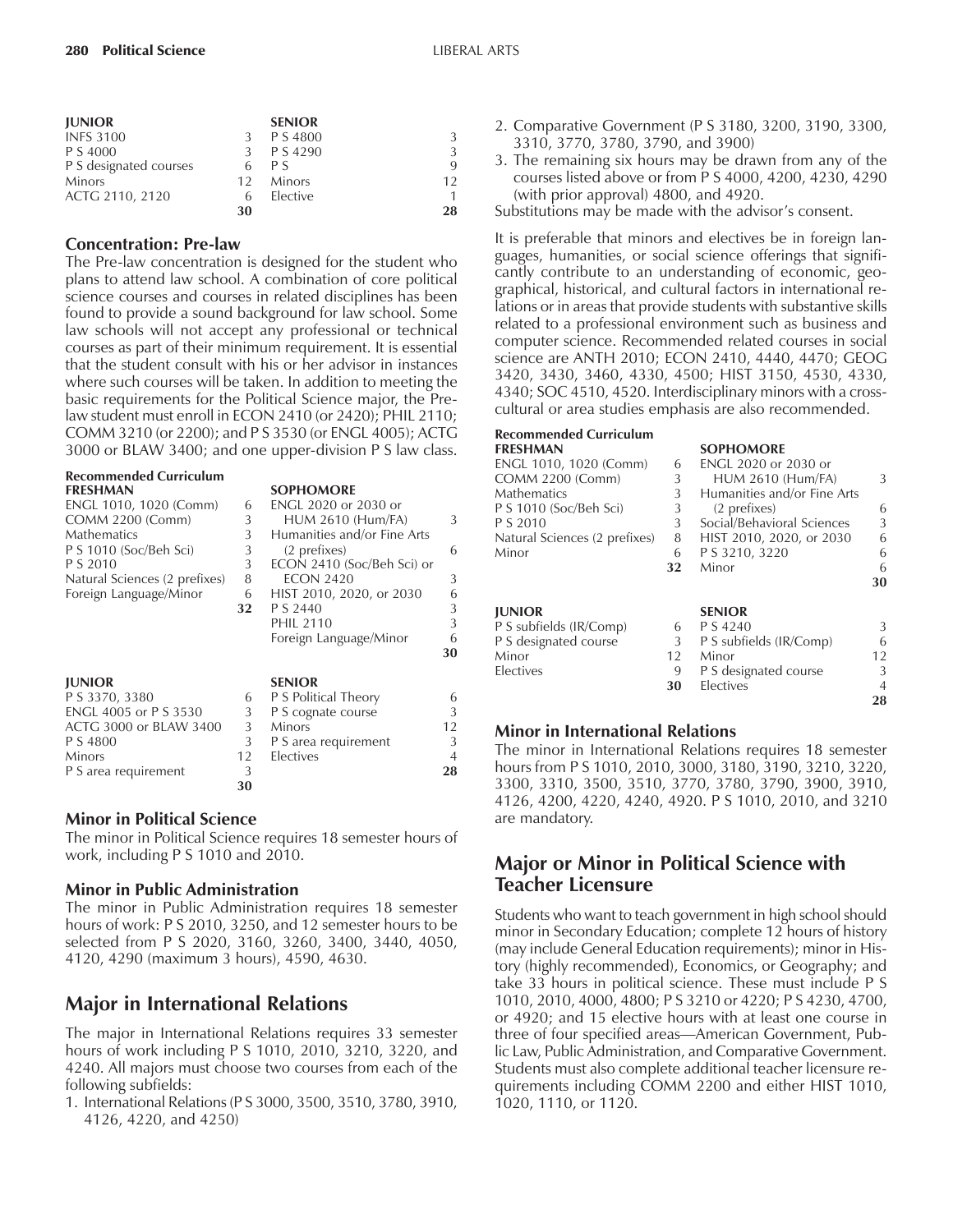Students with teacher licensure in History, Geography, and Economics who are seeking an add-on endorsement in Government must take P S 1010, 2010, 2440, 3210 or 3300, 2020 or 4120, and an upper-division class in political theory for a total of 18 hours. Students without licensure in History, Geography, and Economics who are seeking an add-on endorsement in Government must take the classes above plus 3 additional hours of political science (a total of 21 hours).

*NOTE: Please see the Educational Leadership Department on page 201 for Secondary Education minor requirements.*

## **Interdisciplinary Minors**

Interdisciplinary minors are open to all students in the University. The Department of Political Science coordinates the interdisciplinary minors in African Studies*,* Urban Studies, Paralegal Studies, and Russian Studies. See Interdisciplinary Minors beginning on page 80.

## **Courses in Political Science [P S]**

C*ourses marked with an \* are offered infrequently.*

- **1010 Foundations of Government.** Three credits. **Meets part of the General Education Social/Behavioral Sciences requirement.** Comparative theories and institutions of government. Law, constitutions, power, political socialization, ideologies, and the media.
- **2010 American Government and Politics.** Three credits. Constitutional principles, functions, and administration of American federal government; Congress, the presidency, and the Supreme Court. **A General Education Social/Behavioral Sciences course.**
- 2020 State and Local Government. Three credits. Prerequisite: P S 2010. Politics and administration at the state and local level. Legislative, judicial, and administrative structures and processes; major issues and problems.
- **2100 Legal Courtroom Procedure.** One credit. For students interested in developing trial advocacy skills; practical course offering preparation for mock trial competition. May be repeated for up to four hours credit. Pass/Fail.
- **2105 Introduction to Latin American Studies.** Three credits. (Same as SPAN 2105, SOC 2105, ART 2105, ANTH 2105, GEOG 2105.) A multidisciplinary, team-taught introduction to Latin America. Covers the cultures and societies of the region: pre-history, history, geography, politics, art, languages, and literatures. Required course for all Latin American Studies minors.
- 2120 Mediation Procedure. One credit. Prerequisite: P S 2440 or permission of department chair. For students interested in developing skills as mediators and advocates in mediation settings. Practical application of theories, methods, and ethical components of mediation. Participation in intercollegiate mediation competition. May be repeated for up to four hours of credit. Pass/Fail.
- **2130 Model United Nations/Crisis Simulation.** One credit. For students interested in developing skills in negotiation and conflict resolution involving international issues. A practical application of negotiating skills, policy process, and understanding of inter-

national conflicts and problems through participation in intercollegiate MUN/crisis simulation competition. Course may be repeated for up to 4 hours of credit.

- **2440 Law and the Legal System.** Three credits. Prerequisite: P S 2010. A general introduction to American law and the American legal system; focus on the case system.
- **3000 The Political Status of Women in the World.** Three credits. Prerequisite: P S 1010 or 2010 or WMST 2100. Considers both developed and developing countries. Emphasizes ferment and change in the twentieth century in terms of emergent concepts of equality; highlights effects of religion, economy, culture, and psychological behavior on the politics of male-female relationships.
- **3010 Women and the Law.** Three credits. Prerequisite: P S 1010 or 2010 or permission of the department chair. Analysis of the legal treatment of women in the home, school, and workplace. Examines development of law, relationship of law to political movements, and current state of law and legal theory on women's rights and gender equality.
- **3030 Introduction to Human Rights.** Three credits. Prerequisite: P S 1010. Fosters critical thinking about human rights by developing skills in weighing powerful but opposing arguments in complex moral situations. Familiarizes students with the role of both national and international organizations in global politics.
- **3050 The U.S. Presidency.** Three credits. Prerequisite: P S 1010 or permission of instructor. A comprehensive analysis of the presidency; includes origins of the presidency, political power, the nature of the institutionalized presidency, campaigns and elections, and a careful look at selected presidents.
- **3060 The U.S. Congress.** Three credits. Prerequisite: P S 2010. An analysis of the United States Congress; its origins, political power, the nature of the institutionalized Congress, campaigns, and elections.
- **3100 Politics and Film.** Three credits. Prerequisite: P S 1010 or 2010 or permission of instructor. Analysis of political ideas as expressed in motion pictures. Topics include leadership, political biographies, campaigns and elections, ideology, and war.
- **3160 American Public Policy.** Three credits. Prerequisite: P S 1010 or 2010. Examines the public policy-making process in the United States, the stages of policy development and the problems inherent in policy making. At least one substantive policy area examined in depth; examples: health care, environmental, welfare, agricultural, poverty, or budgetary policies.
- **3170 Civil Rights Policy and Politics.** Three credits. Assesses the institutional impact—past and present—of the civil rights movement on American political institutions (the presidency, Congress, the courts, the executive cabinets, the administrative regulatory agencies, and the U.S. Commission on Civil Rights). Events and topics include the 1964 Civil Rights Act, the Voting Rights Act of 1965, the 1991 Civil Rights Act, voter dilution, felony disenfranchisement and sentencing disparities, campaign finance reform, affirmative action, disability rights, gender discrimination, and majority-minority congressional districts.
- **3180 African Politics.** Three credits. (Same as AAS 3180.) Prerequisite: P S 1010. Comparative study of the political systems, modernization efforts, and development problems of countries with different traditions or colonial pasts, selected from the continent of Africa.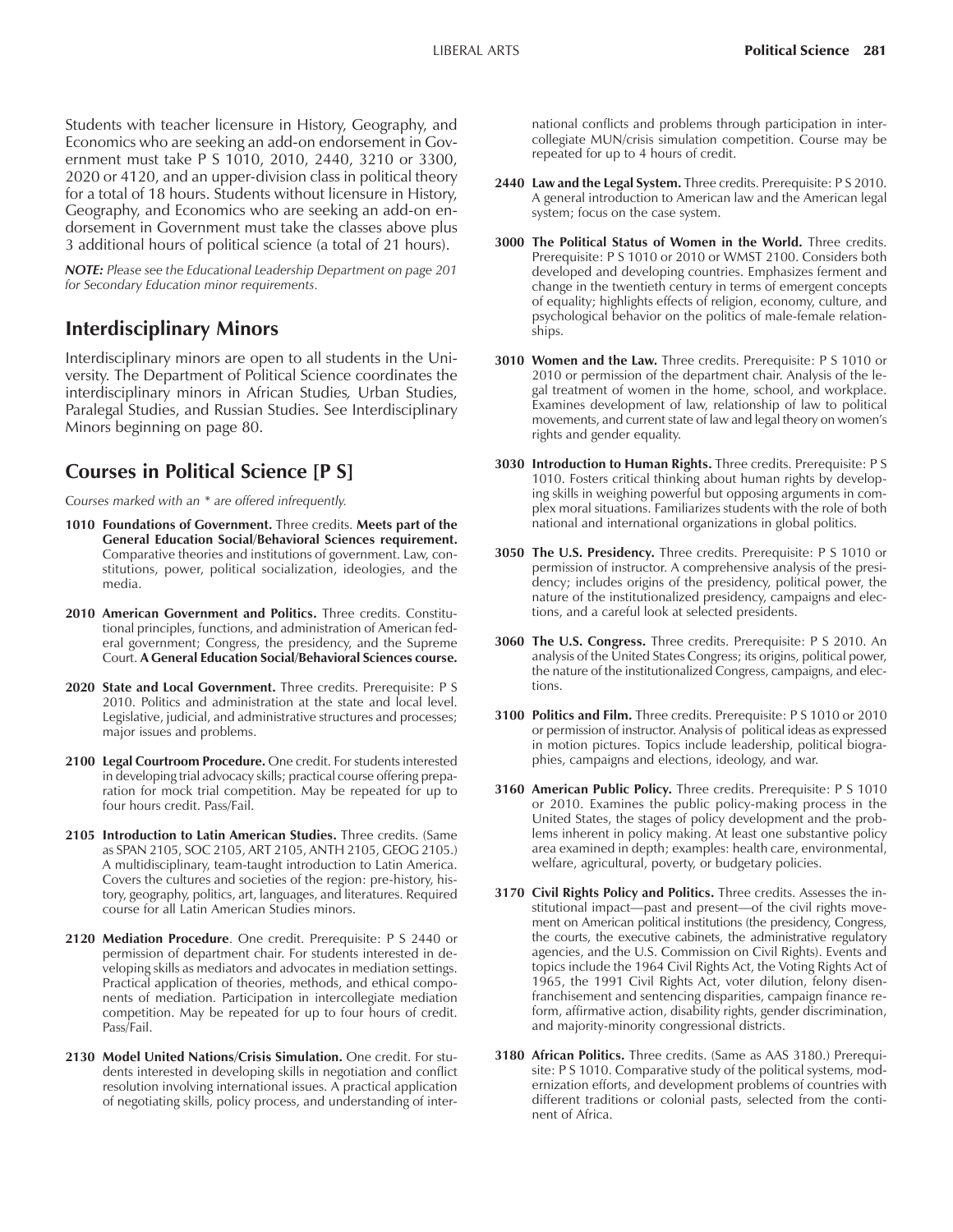- **3190 Middle East Politics.** Three credits. Prerequisite: P S 1010. Emphasis on the Palestinian question, the Arab-Israeli wars, the role of the United Nations; conflicts between and among the Arab nations; the various peace initiatives that have been proposed.
- **3200 British Government and Films.** Three credits. Prerequisite: P S 1010 or 2010 or permission of instructor. The evolution of parliamentary government in the United Kingdom and its current distinctive characteristics, processes, and functions in contrast to other parliamentary regimes.
- **3210 International Relations.** Three credits. Prerequisite: P S 1010. The state system and national power, balance of power, balance of terror, game theory, psychological aspects of international conflict, decision making, diplomacy and negotiation, war, disarmament, and collective security.
- **3220 International and Comparative Politics in Theory and Practice**. Three credits. Prerequisites: P S 1010 and 3210. A reading and discussion seminar; theoretical approaches to studying international relations and comparative politics. Offers preparation for upper-division international relations and comparative politics courses; helps in choice of career goals.
- **3250 Public Administration.** Three credits. Prerequisite: P S 1010 or 2010. Fundamentals of public management-organization theory, leadership, policy making, planning, budgeting, personnel, administrative law, bureaucratic behavior.
- **3260 Applied Public Administration.** Three credits. Prerequisite: P S 3250 or permission of instructor. Emphasizes selected issues, agencies, and problems. Normally entails the application of administrative concepts to administrative problems and learning by doing.
- **3300 Comparative European Governments.** Three credits. Prerequisite: P S 1010. Comparative analysis of the governmental forms and practices of England, France, Germany, the European community, and others.
- **3310 Comparative Asian Governments.** Three credits. Prerequisite: P S 1010. Comparative analysis of the governmental forms and practices of China, Japan, and India.
- **3320 Public Opinion.** Three credits. Prerequisite: P S 1010 or 2010. The nature of public opinion and its role in the political and social process. How opinion is shaped, created, and measured.
- **3330 Political Parties.** Three credits. Prerequisite: P S 1010 or 2010. The nature of democracy, politics, and political parties; party organization and role in government; campaigning; primaries, conventions, general elections; the Electoral College; voting behavior and pressure groups.
- **3340 Political Campaign Management**. Three credits. Prerequisite: P S 1010 or 2010 or permission of instructor. An analysis of applied politics; how to plan and manage a modern political campaign. Readings, discussions, and hands-on projects; students will learn the strategies, tactics, and varied techniques of political campaigning.
- **3350 Interest Groups and Social Change.** Three credits. Prerequisite: Upper-level standing required. Examines role of interest groups in American politics and the policy-making process, including the role of lobbyists, money, and politics, and case studies of several specific interest groups.
- **3370, 3380 American Constitutional Law.** Three credits. Prerequisite: P S 2010; P S 2440 recommended. The Supreme Court as a policy-making body in the governmental system. Emphasis on case studies in major areas of conflict including federalism, civil liberties, criminal procedure, and economic regulation.
- **3400 Municipal Government.** Three credits. Prerequisite: P S 1010 or 2010. Powers, functions, and politics of municipal governments from the standpoint of city management. Attention is given to problems related to the execution of municipal policy.<sup>\*</sup>
- **3420 African American Politics.** Three credits. Prerequisite: P S 2010 or permission of instructor. The unique history, content, and form of African American political participation; examines the nature of consequences of African American influence within, or exclusion from, the workings of various American political institutions; the nature and types of issues that influence contemporary discussions in American and African American politics related to the socioeconomic conditions of African Americans. Students who have taken P S 4390 Special Topics (Black Politics in America) may not take P S 3420 for credit.
- **3440 Governmental Budgeting and Finance Administration.** Three credits. Prerequisite: P S 1010 or 2010; P S 3250 recommended. Analysis of the legal and social nature of government budgets emphasizing the procedures and administrative methods of fiscal control. Budget documents at state and local levels.\*
- **3490 Alternative Dispute Resolution.** Three credits. Prerequisite: P S 2440 or permission of the department chair. Theory, methods, and ethical components of alternative dispute resolution (ADR); emphasis on various forms of mediation, but including other ADR formats such as arbitration, negotiation, and summary jury trial.
- **3500 International Law.** Three credits. Prerequisite: P S 1010 or 2010. General principles of modern international law taught by the case study method in a seminar format encouraging debate and discussion. Issues concerning the development of international law and human rights will be studied.
- **3510 International Political Economy.** Three credits. Prerequisites: P S 1010 and 3210 or permission of instructor. The relation between politics and economics in international affairs and its implications for global peace, security, ecology, and social welfare.
- **3530 Legal Writing and Research.** Three credits. Prerequisite: Junior status. A specialized composition course for the student planning to attend law school or paralegal school or to become a legal secretary. Practice in legal research, documentation, and a variety of legal problems.
- **3770 The Former Soviet Union.** Three credits. Prerequisite: P S 1010. In-depth study of the development, nature, and future of the nations of the former Soviet Union.
- **3780 Study Abroad.** Three or six credits. Prerequisite: P S 1010 or permission of instructor. Supervised study in a foreign country; familiarizes students with foreign cultures and political systems. Three to six hour classes may be repeated once if country of destination varies. No more than 6 hours may count toward a political science major. Pass/Fail.
- **3790 Eastern European Politics.** Three credits. Prerequisite: P S 1010. Comparative study of Eastern Europe states and societies. Emphasis on post-Communist transition, democratization, and interethnic relations.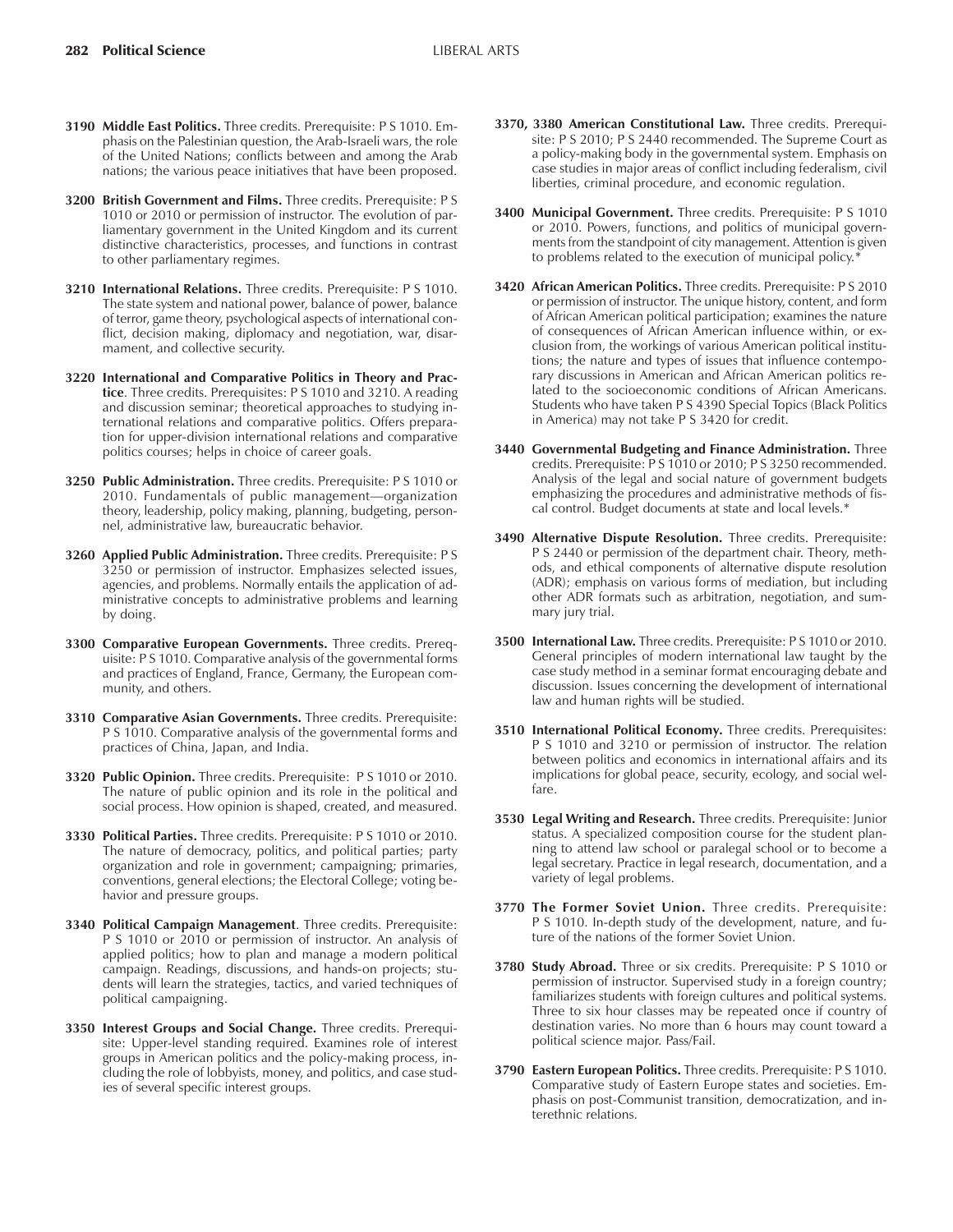- **3900 Latin American Politics.** Three credits. Prerequisite: P S 1010. Emphasis on the comparative analysis of structures, functions, and aspects of Latin American political cultures and systems.
- **3910 International Organization.** Three credits. Prerequisite: P S 1010; P S 3210 recommended. Development and prospects of the United Nations Organization and its major approaches to peace-pacific settlement, collective security, international law, arms control, trusteeship, preventive diplomacy, international conferences, functionalism.\*
- **4000 Quantitative Methods of Research.** Three credits. Prerequisite: 9 hours of political science. Fundamentals of quantitative methods in empirical research problems in the social sciences.
- **4020 Political Science Laboratory.** Three credits. Prerequisite: P S 4000 or permission of instructor. Studies of a research, statistical, data processing, or simulation nature as related to political and social questions.
- **4040 Pre-Law Internship.** Three credits. Prerequisites: Senior standing, competitive selection, P S 2440, or by permission of instructor. Familiarizes pre-law students with general law office procedures and an active law environment.
- **4050 Introduction to City and Regional Planning.** Three credits. Prerequisite: P S 1010 or 2010; P S 2020 recommended. Analysis of the basis of particular forms in urban settlements and regions; introduction to planning history, theory, methods, processes, and current trends.
- **4110 Quantitative Methods of Research.** Three credits. Prerequisite: P S 4000. Intermediate quantitative methods.
- **4120 Tennessee Government.** Three credits. Prerequisite: P S 2010; P S 2020 recommended. Structure, functions, and processes of Tennessee's governmental and political institutions. Policy issues studied.
- **4126 Contemporary Issues in World Affairs.** Three credits. Prerequisite: P S 1010; P S 3210 recommended or permission of instructor. Issue oriented; explores and analyzes the leading issues facing the international community and actions that various actors in world politics have employed to deal with the issues and with what results.
- **4200 Problems in Government.** Three credits. Prerequisites: P S 1010 or 2010 and at least 12 hours of P S classes. Work done under the close direction of a professor on a tutorial basis. Student expected to present a sound proposal for departmental consideration and acceptance before enrolling in this course.
- **4220 World Politics.** Three credits. Prerequisite: P S 1010; 3210 recommended. Experiencing contemporary international politics through the medium of simulation. Particular focus areas include the U.S., F.S.U., Peopleís Republic of China, the Middle East, South Asia, and Southern Africa.
- **4230 Classical Political Theory.** Three credits. Prerequisite: P S 1010 or 2010. Western political theory from the ancient Greeks through the medieval Christians. Includes Sophocles, Aristophanes, Plato, Aristotle, stoicism, skepticism, Lucretius, Augustine, Thomas Aquinas, Thomas More.
- **4240 American Foreign Policy.** Three credits. Prerequisite: P S 1010 or 2010; P S 3210 recommended. Foreign policies in the nuclear

age from Kennan and Containment to the present with particular emphasis on contemporary problems and policies.

- **4250 U.S. National Security Policy.** Three credits. Prerequisite: P S 1010 or 2010; P S 3210 recommended. The concept of national security, nature of the U.S. security experience, decisionmaking process, policy-making process, threats to security, and analysis of specific policy areas such as military and strategic doctrines, force postures, arms control, and budgetary decisions.
- **4270 Political Campaign Internship**. One to six credits. Prerequisites: Sophomore standing, P S 2010, and a 2.50 minimum GPA. Students work for a political campaign as an employee under the joint administration of the campaign and the department. Only six hours may count toward a political science major and three hours toward a political science minor. Arrangement for this course must be made in advance. Pass/Fail.
- **4280 The Washington Experience.** Twelve credits. A cooperative program with the Washington Center that provides for student service with a governmental office in Washington, D.C., on a fulltime basis during the fall or spring semester. On-the-job training will be supplemented with lectures and other activities. Students selected on a competitive basis. Only six hours count toward a Political Science major.
- **4290 Public Service Internship.** Three to twelve credits. Prerequisites: Junior standing and 2.50 minimum GPA. Student assigned to a public service agency as an employee under the joint administration of the agency and the department. Only six hours may count toward a political science major and three hours toward a political science minor. Arrangement for this course must be made in advance. Pass-Fail course.
- **4360 Legislative Internship.** Twelve credits. A cooperative program with the State of Tennessee that provides for student service with the legislature on a full-time basis during the spring semester. Students selected on a competitive basis. Only six hours may count toward a Political Science major.
- **4390 Special Topics in Political Science.** Three credits. Prerequisite: P S 1010 or 2010 or permission of the instructor. An in-depth study of a special topic significant in contemporary political developments or political science literature. May be taken more than once, as topics change, with up to six credit hours applied to a Political Science major.
- **4410 American Political Economy.** Three credits. Prerequisite: P S 1010 or 2010. Interaction of politics and economics in the United States. Three primary topics: (1) the connection between the American political system and U.S. economic goals and performance; (2) the relationship between the American state and private economic interests in determining American economic and business policies; (3) the politics surrounding the major current economic issues facing America.
- **4590 Administrative Law.** Three credits. Prerequisite: P S 2010; P S 3250 recommended. Procedural aspects, substantive issues, judicial review of the type of law concerned with the powers and procedures of government agencies and the rights of citizens affected by them.
- **4630 Personnel Management.** Three credits. Prerequisite: P S 3250 or permission of instructor. Human resources administration in government agencies. Patterns of position classification, compensation, recruitment, selection, training, performance appraisal, promotion, discipline, separation, collective bargaining.\*